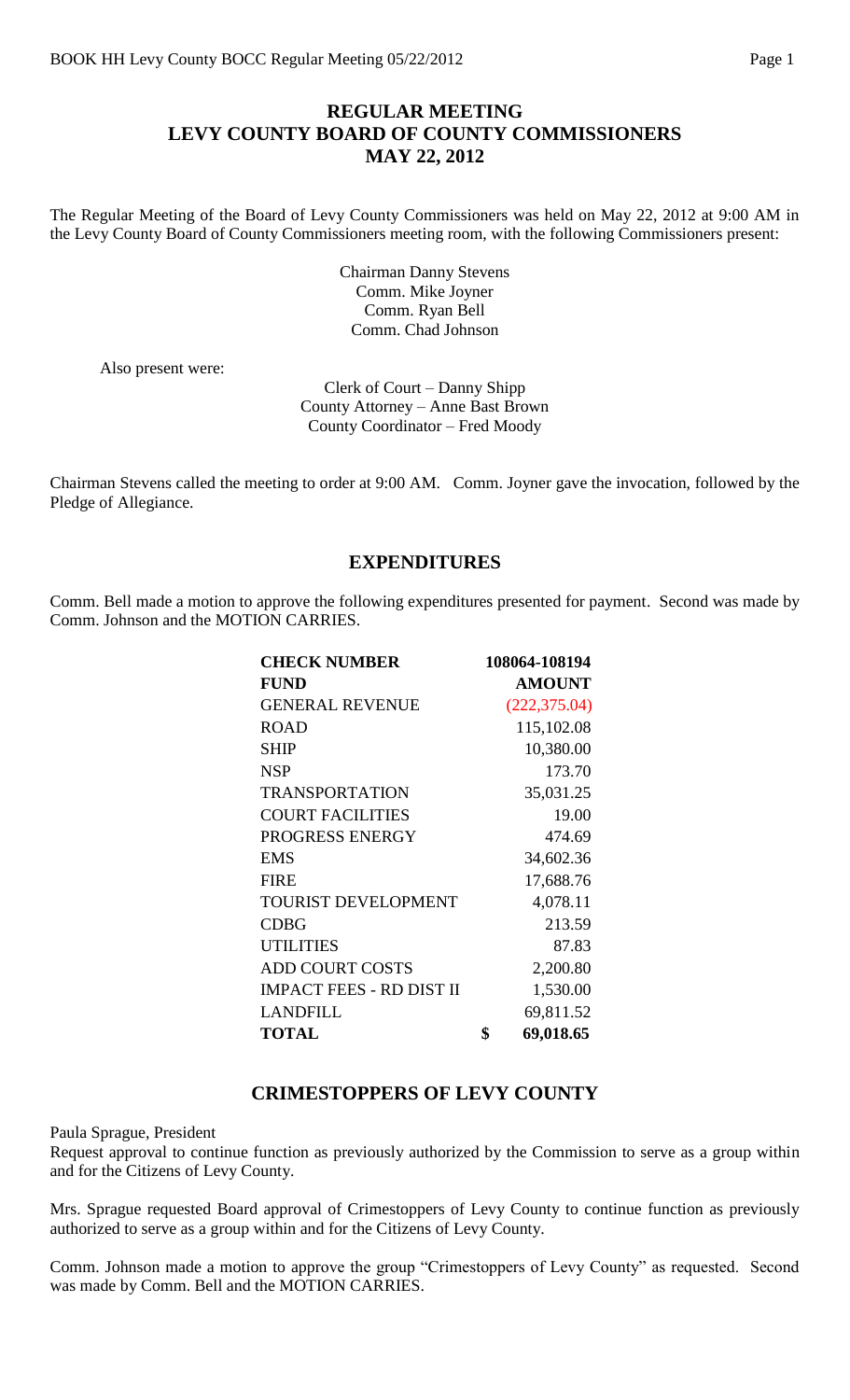# **LEVY COUNTY HEALTH DEPARTMENT**

Barbara Locke, Administrator

Presenting Amended Land Agreement as required to submit Fixed Capital Outlay request to the Department of Health for new facility.

Mrs. Locke requested Board approval of the amended Land Agreement as required to submit Fixed Capital Outlay request to the Department of Health for a new facility.

Comm. Johnson made a motion to approve the amended Land Agreement as presented. Second was made by Comm. Bell and the MOTION CARRIES.

## **NATURE COAST BUSINESS DEVELOPMENT COUNCIL**

David Pieklik, Executive Director Presenting Progress Report, March – April.

Mr. Pieklik presented a Progress Report of the Nature Coast Business Development Council for March – April, 2012 to the Board.

# **DEPARTMENT OF URBAN AND REGIONAL PLANNING**

Dr. Kathryn Frank, University of Florida

Presentation on a project funded by the Florida Sea Grant: Planning for Sea Level.

Dr. Frank gave a power point presentation to the Board on a project funded by the Florida Sea Grant: Planning for Sea Level.

Individuals from the audience who spoke were Jeff Hardison and Mike West.

The meeting recessed at 9:59 A.M. The meeting reconvened at 10:13 A.M.

# **DEPARTMENT REPORTS**

## **PUBLIC SAFETY**

David Knowles, Director

A. Request approval of Proclamation 2012-30, recognizing week of May 20-26 as Emergency Medical Services Week.

Mr. Knowles requested Board approval of Proclamation 2012-30, recognizing the week of May 20-26 as Emergency Medical Services Week and read the Proclamation into public record.

Comm. Johnson made a motion to approve Proclamation 2012-30 as requested. Second was made by Comm. Bell and the MOTION CARRIES.

B. Request approval of proposed draft letters for the former DOC Levy Forestry Camp facility.

Mr. Knowles requested Board approval of letters of support for the Department of Public Safety to acquire the former DOC Levy Forestry Camp facility as the Public Safety Department is in need of a larger facility and this site would be ideal. The letters of support from the Board would then be sent to the local Delegates requesting their support to pressure the Department of Corrections Secretary in acquiring this property. Mr. Knowles explained the property was originally purchased by the Board and donated to the State DOC. Over the past few months, Mr. Knowles has been diligently working with the Department of Corrections Secretary, Kenneth Tucker regarding the acquisition of this property with positive response.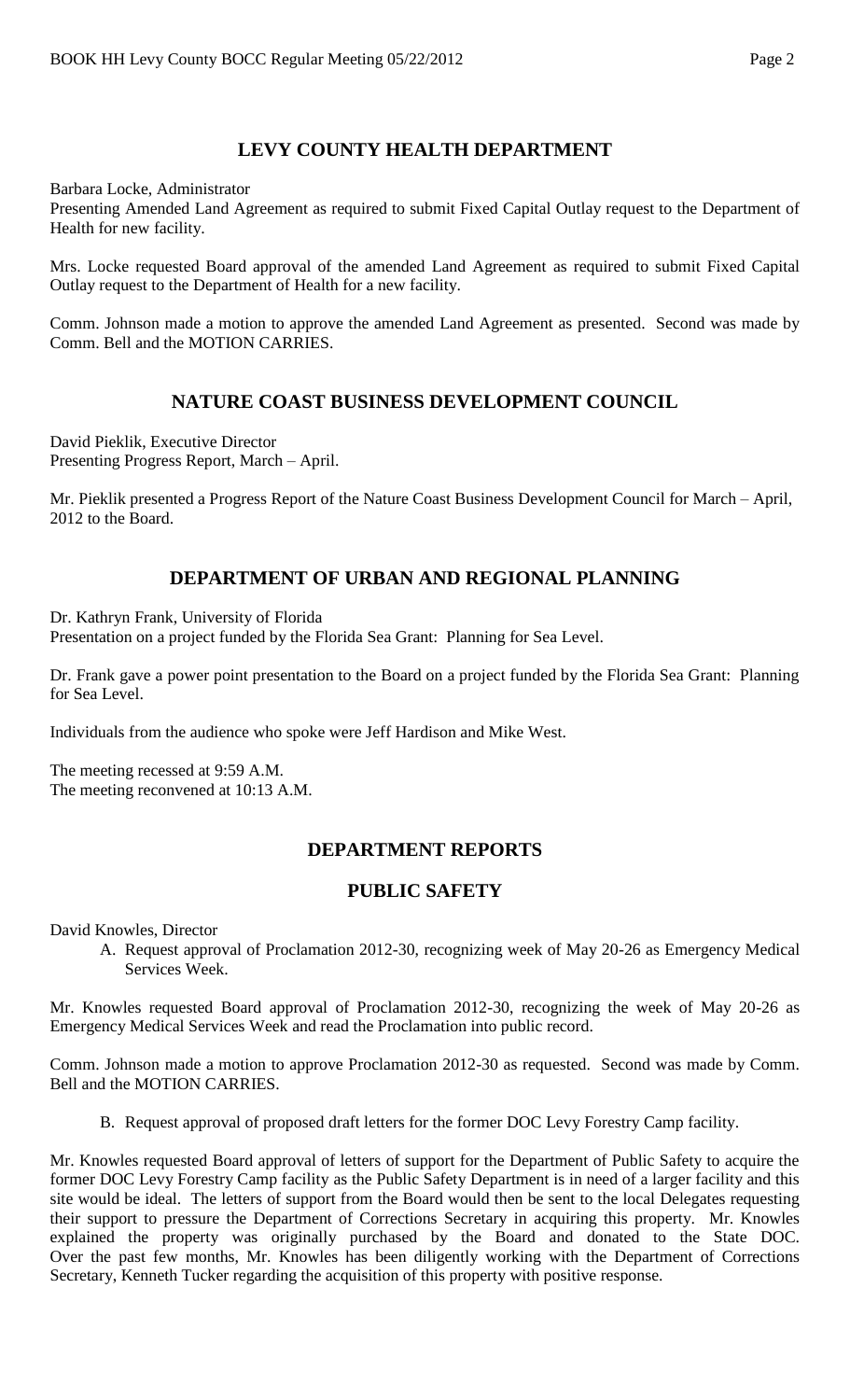Comm. Bell made a motion to approve letters of support as requested. Second was made by Comm. Johnson and the MOTION CARRIES.

Mr. Knowles requested the Board hear a non-agenda item.

Comm. Bell made motion to hear a non-agenda item. Second was made by Comm. Joyner and the MOTION CARRIES. Comm. Johnson votes NO.

Mr. Knowles requested Board approval for him to electronically sign for a 100% Grant from Globe Firefighting Gear which is due back by May  $31<sup>st</sup>$ .

Comm. Joyner made a motion to approve Mr. Knowles to electronically sign and submit for the Globe Firefighting Gear Grant as presented. Second was made by Comm. Bell and the MOTION CARRIES.

Comm. Joyner commended the Department of Public Safety for their work at the Expo from the weekend held at the Williston Airport.

#### **ROAD DEPARTMENT**

Bruce Greenlee, Administrative Road Superintendent

A. Release of County right of way deeds through Resolution 2012-32 authorizing the Chair to execute the deeds for Dorsett Hills Subdivision.

Mr. Greenlee requested Board approval for the release of County right-of-way deeds through Resolution 2012- 32 authorizing the Chair to execute the deeds for Dorsett Hills Subdivision. He explained the Road Department been attempting to secure right of way since 1997 upon a resident's request, but since all residents have not agreed to deed right of way to the county, he is requesting this file be closed and all currently deeded right of way's be returned to the landowners.

Comm. Bell made a motion to approve Resolution 2012-32 as requested. Second was made by Comm. Johnson and the MOTION CARRIES.

B. Request approval of Resolution 2012-25 supporting the Legislative action establishing the Marine Lance Corporal Brian R. Buesing Memorial Highway.

Mr. Greenlee requested Board approval of Resolution 2012-25 supporting the Legislative action establishing the portion of SR 24 between C347 and Bridge No. 340053 be known as Marine Lance Corporal Brian R. Buesing Memorial Highway.

Comm. Bell made a motion to approve Resolution 2012-25 as requested. Second was made by Comm. Joyner and the MOTION CARRIES.

Mr. Greenlee requested the Board hear a non agenda item.

Comm. Bell made a motion to hear a non agenda item. Second was made by Comm. Joyner and the MOTION CARRIES. Comm. Johnson votes No.

Mr. Greenlee stated on May 9<sup>th</sup>, they were contacted by Kissinger, Campo & Associates, the Engineering firm which does bridge inspections for the county. A detailed report of critical deficiencies and corrective action notice was received recently concerning Bridge No. 344005, which is the Watson Bridge on the way to the Gulf Hammock Rock Pit. Mr. Greenlee requested Board approval to advertise for bids as the cost will be around \$20,000 for replacement of the bridge.

Comm. Bell made a motion to approve the Road Department requesting bids for materials to replace Bridge No. 344005 as requested. Second was made by Comm. Joyner and the MOTION CARRIES.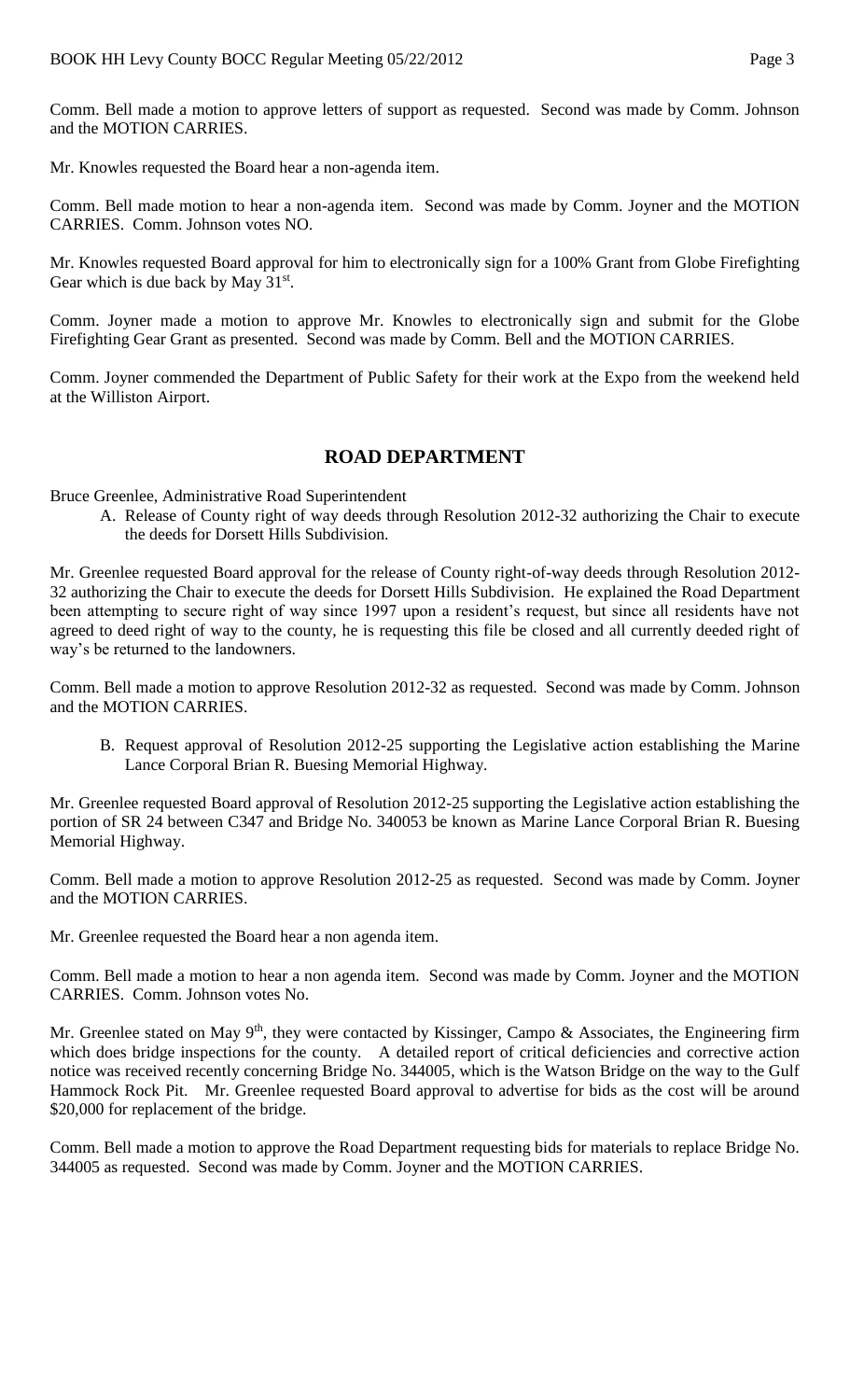## **SOLID WASTE**

Benny Jerrels, Director Request permission to increase contract with Clean Harbors by 3%.

Mr. Jerrels first reported to the Board the Recycling Center is now back up and running. Mr. Jerrels then requested Board approval to increase the contract with Clean Harbors by 3%.

Comm. Bell made a motion to approve the proposed contract increase with Clean Harbors by 3% as requested. Second was made by Comm. Johnson and the MOTION CARRIES.

# **COUNTY ATTORNEY**

Anne Bast Brown

A. Request direction regarding solid waste licensing, flow control and franchising and, if applicable, approval of proposal of Nabors, Giblin & Nickerson for legal services for completion of licensing ordinance, flow control regulations, and notice procedure for privatization of solid waste collections and disposal.

Atty. Brown presented to the Board a proposal from Nabors, Giblin & Nickerson to continue with amendments to an Ordinance to address flow control and licensing of the current and future haulers for Solid Waste through the County. Direction from the Board was requested if they would like to move forward with the flow control and licensing issue.

Comm. Bell made a motion to approve the proposals from Nabors, Giblin & Nickerson as requested. Second was made by Comm. Johnson and the MOTION CARRIES.

Atty. Brown requested if September 11<sup>th</sup> at 6:30 P.M. would be an agreeable date to schedule a Final Adoption Hearing on the Assessments.

The Commissioners agreed to this date.

B. Approve standard Memorandum of Agreement for Limited County Access to Florida System Data and authorize Fred Moody, County Coordinator, to execute final Memorandum when prepared.

Atty. Brown requested Board approval of the standard Memorandum of Agreement for limited county access to the Florida System Data and to authorize Fred Moody to execute the Final Memorandum when prepared. This gives access for staff doing the review of the Medicaid charges to the DCF site.

Comm. Bell made a motion to approve the Memorandum of Agreement as requested. Second was made by Comm. Joyner and the MOTION CARRIES.

## **COUNTY COORDINATOR**

Fred Moody

A. Reporting back on the County Agent's request to purchase a riding lawn mower.

Mr. Moody reported back to the Board on the County Agent's request to purchase a riding lawn mower. The mowers currently owned by the County are listed below:

| Road Department                 | 6 push mowers                              |
|---------------------------------|--------------------------------------------|
| Road Department                 | 1 riding mower $(42$ " cut)                |
| Solid Waste                     | 2 riding mowers $(60"$ cut)                |
| <b>Construction/Maintenance</b> | 2 riding mowers $(60"$ cut)                |
| <b>Construction/Maintenance</b> | 1 push mower                               |
| Parks/Rec                       | 1 riding mower $(50$ " cut)                |
| Parks/Rec-Shellmound            | 1 riding mower (48" cut)/out of commission |
| Parks/Rec                       | 1 push mower                               |
| Levy Fire                       | 1 riding mower $(42^{\circ}$ cut)          |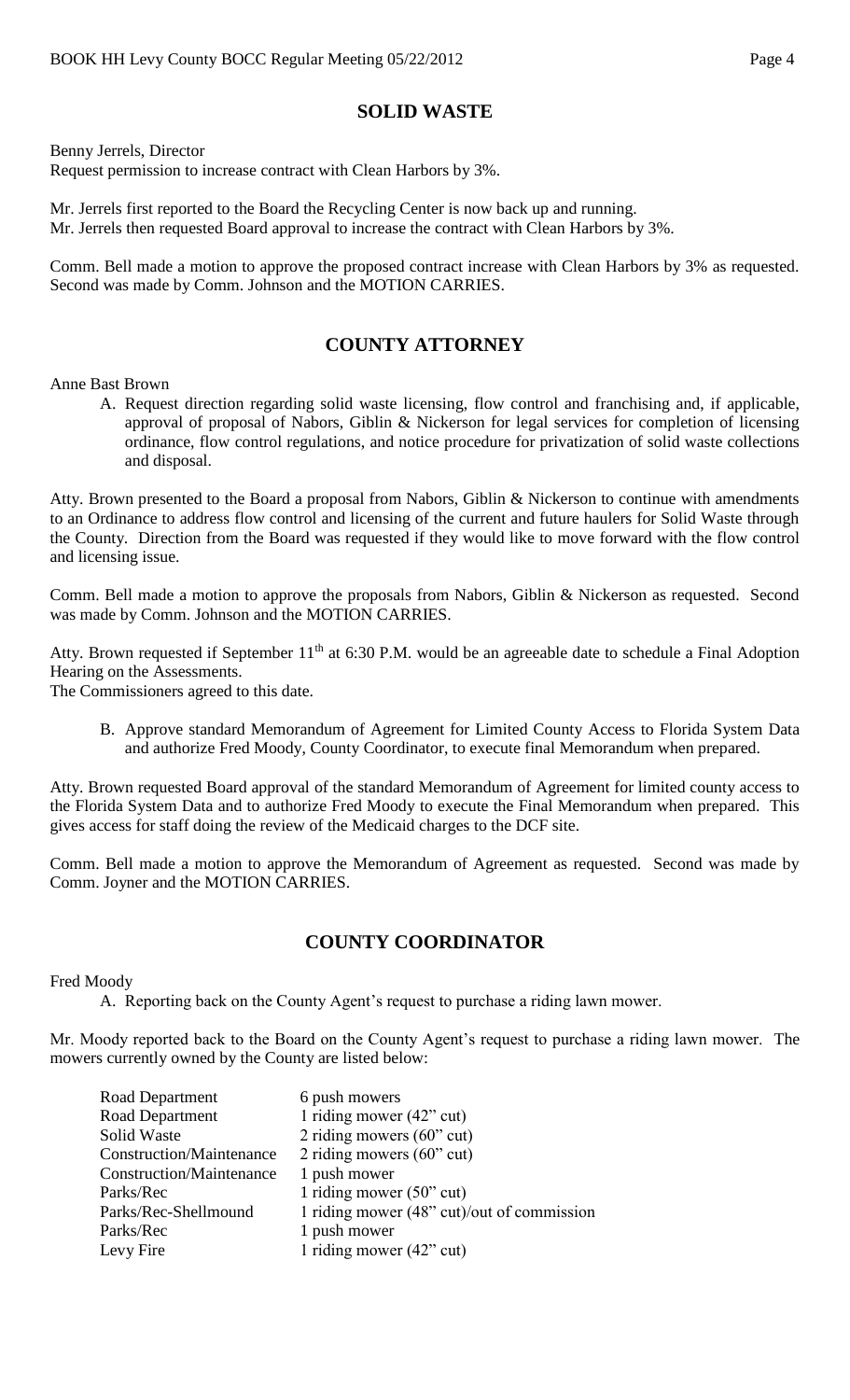Mr. Moody then presented quotes received for mowers:

| Suwannee River Kubota       | 1 riding mower $(60"$ cut)        | \$9,008.23 |            |
|-----------------------------|-----------------------------------|------------|------------|
| Dixie Chopper               | 1 riding mower $(60^{\circ}$ cut) | \$8,750.00 |            |
| <b>Greensouth Equipment</b> | 1 riding mower $(60^{\circ}$ cut) | \$9,565.00 | John Deere |
|                             | 1 riding mower $(60"$ cut)        | \$7,525.00 | Hustler    |

After discussion, the Commissioners agreed they would like to see quotes for a more suitable mower. The quotes above reflect the price for commercial use mowers.

Mr. Moody stated he would return to the Board at the June  $5<sup>th</sup>$  meeting with new quotes for non-commercial riding mowers.

B. Request approval of RFP for Agent of Record/Broker Services for Employee Benefits.

Mr. Moody requested Board approval of RFP for Agent of Record/Broker Services for Employee Benefits. Mr. Moody stated a date would need to be scheduled to rank the proposals received. A date was set for Tuesday, June  $12<sup>th</sup>$  at 9:00 A.M.

Comm. Bell made a motion to approve the RFP for Agent of Record/Broker Services as requested. Second was made by Comm. Johnson and the MOTION CARRIES.

### **LIBRARY**

Lisa Brasher, Director Request approval of contract with Auto-Graphics.

Ms. Brasher requested Board approval of the Contract presented with Auto-Graphics for three years. The total amount of \$23,468 is broken down as follows:

| First Year total price including Data Migration and Training | \$11,656 |
|--------------------------------------------------------------|----------|
| Second Year total price                                      | \$5,906  |
| Third Year total price                                       | \$5,906  |

Comm. Bell made a motion to approve the contract with Auto-Graphics, Inc. as presented. Second was made by Comm. Johnson and the MOTION CARRIES.

#### **TOURIST DEVELOPMENT**

Carol McQueen, Director

A. Request approval of Resolution 2012-17 amending Resolution 2002-07.

Mrs. McQueen requested Board approval of Resolution 2012-17 amending Resolution 2002-07. The Levy County Tourist Development Council had voted at their meeting on March 29, 2012 to add one more accommodation owner/operator to the TDC.

After discussion, the Commissioners agreed they were not in favor of adding a fourth member.

Comm. Bell made a motion to approve Resolution 2012-17 amending the number of members to three (3). Second was made by Comm. Johnson and the MOTION CARRIES.

B. Request appointment of Kathy Koren of Best Western & Days Inn of Chiefland to the Levy County Tourist Development Council. – TABLED -

Mrs. McQueen gave an update to the Board regarding television advertising for the Visitors Bureau. Fox TV of Orlando recently aired a segment on diving at Devils Den as a "one tank trip". Mrs. McQueen reported Fox TV of Tampa Bay and the local television station TV20 aired a segment on Cedar Key. The June issue of Southern Living will have editorial on Cedar Key as well.